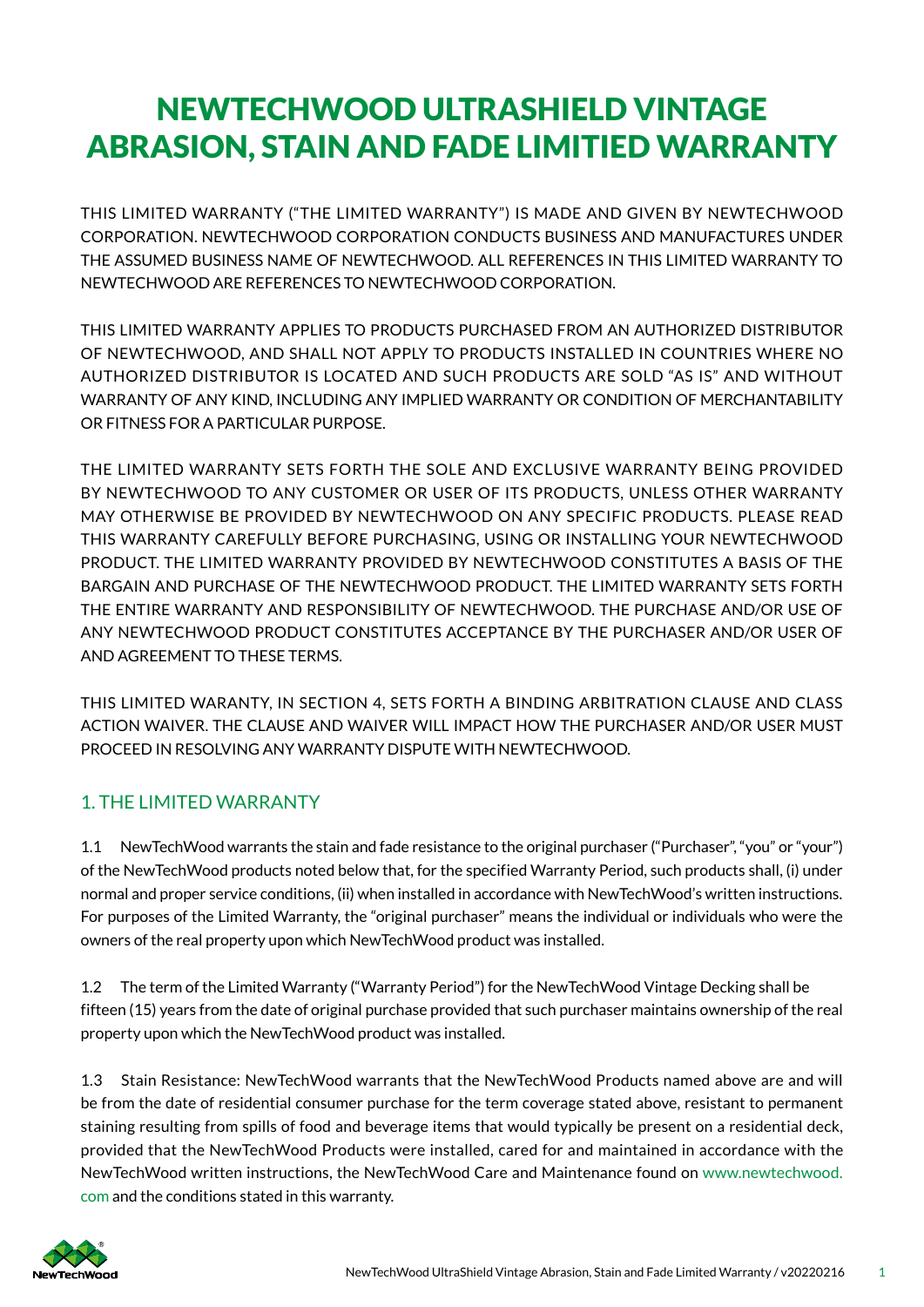1.4 Fade Resistance: NewTechWood warrants that the NewTechWood Products are and will be, from the date of residential consumer purchase for the term coverage stated above, resistant to colour change from light and weathering exposure as measured by colour change in excess of 5 Delta E (Hunter) units provided that the NewTechWood Products were installed, cared for and maintained in accordance with the NewTechWood written instructions and the NewTechWood Care and Maintenance instructions found on www.newtechwood.com and the conditions stated in this warranty.

1.5 Abrasion Resistance: NewTechWood warrants that the NewTechWood Products cap layer or surface layer are and will be, from the date of residential consumer purchase for the term coverage stated above, resistant to abrasion in excess of 80,000 turns as measured by in ASTM D4060 Standard Test Method for Abrasion Resistance of Organic Coatings by the Taber Abraser, provided that the NewTechWood Products were installed, cared for and maintained in accordance with the NewTechWood written instructions and the NewTechWood Care and Maintenance instructions found on www.newtechwood.com and the conditions stated in this warranty.

1.6 Exclusions from/Voiding Stain, Fade, and Abrasion Warranty Coverage: NewTechWood does not warrant its NewTechWood Products to be stain, fade, or abrasion proof. When installed, cared for and maintained properly in the residential exterior deck environment, NewTechWood Decking products provide stain, fade, and abrasion resistance. However, no material is stain, fade, or abrasion proof, especially but not only when stains result from spilled or otherwise substances that are not properly cleaned or when the materials are exposed to years of UV exposure and the elements. The cap or surface layer on the NewTechWood products could potentially lose its pattern or wood grain embossing over usage of the products which is deemed normal due to the formulation used to create the surface.

1.7 Without limitation on any other provision of this Limited Warranty, NewTechWood does not warrant for stain resistance resulting from spilled or otherwise applied substances that are not properly cleaned with soap and water or mild household cleaners immediately.

1.8 All warranties are void and excluded in their entirety in any of the following events:

- Failure to install, care for and maintain the NewTechWood Products in accordance with the NewTechWood written instructions, and the NewTechWood Care and Maintenance instructions found on www.newtechwood.com and the conditions stated below voids all warranties in their entirety.
- Use of abrasive compounds of acidic or basic pH, strong solvents, oil based paints or stains, metallic rust, concrete or masonry products, air or water borne minerals and other abnormal residential deck use items will damage the NewTechWood Products and voids all warranties in their entirety.
- Direct or indirect contact with the NewTechWood Products of extreme heat sources (over 120 °C) voids all warranties in their entirety.
- Damaging, gouging, scraping or puncturing the surface of the NewTechWood Products voids all warranties in their entirety.
- Paint or applying other coating materials to NewTechWood Products voids all warranties in their entirely.
- Stains left by oil based substances such as vegetable oil are known to leave residue/stains if not cleaned up immediately.

1.9 Compliance with the NewTechWood Care and Maintenance Instructions is required and a condition precedent to any warranty or warranty claim. Without limitation on any other provision of this Limited Warranty to qualify for coverage, you must have tried cleaning the affected area of your deck using the instructions indicated within this document and within the Care and Maintenance Instructions provided online at www. newtechwood.com. If the affected area still remains unsatisfactory after you have tried these cleaning procedures,

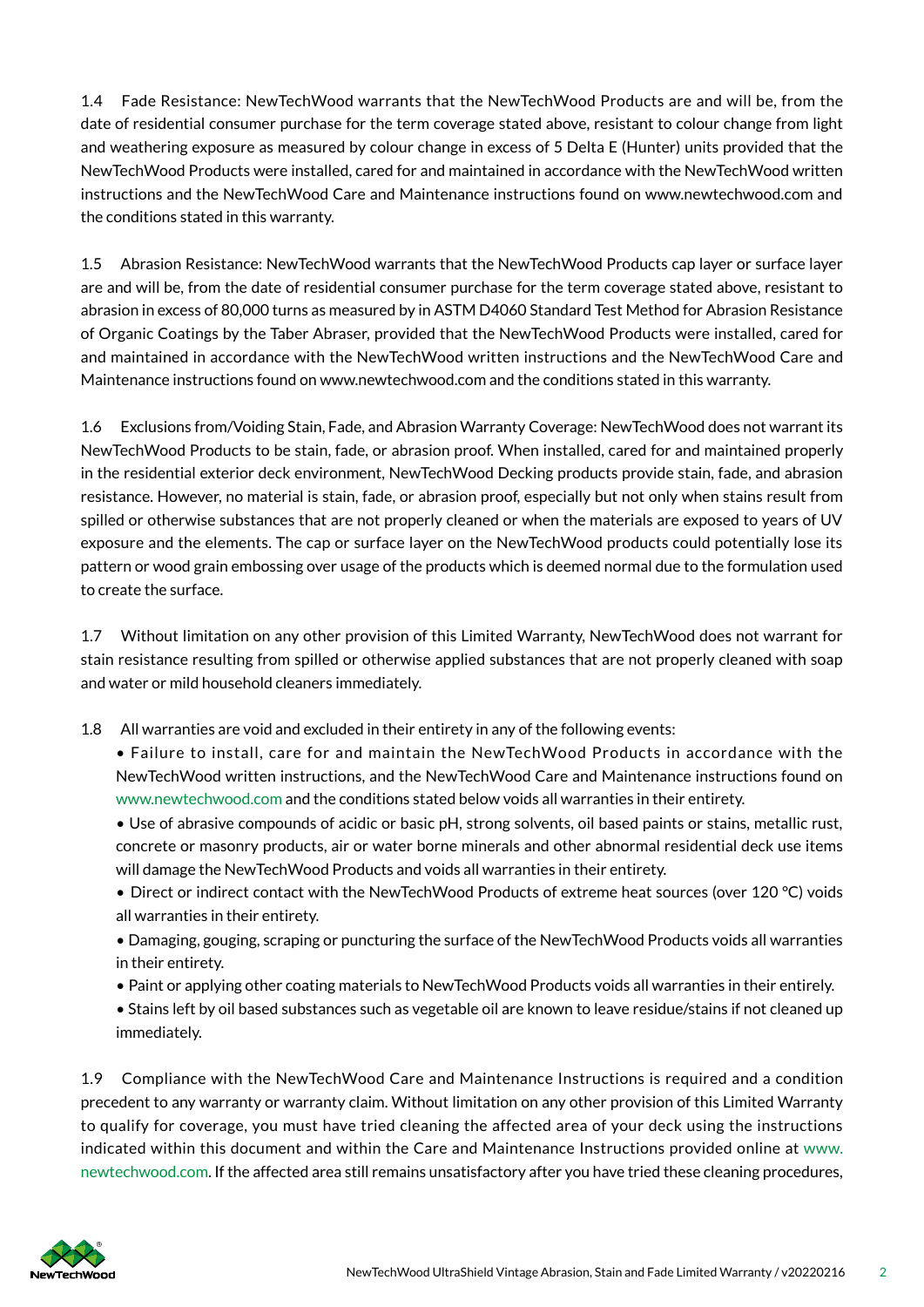then you must have the affected area of your deck professionally cleaned at your expense. If the affected area remains unsatisfactory after the professional cleaning, you must contact NewTechWood Consumer and Technical Support (+086-752-6531999) and provide proof of the professional cleaning within 30 days of the professional cleaning.

1.10 NewTechWood written instructions are available from your NewTechWood dealer or your contractor or from NewTechWood at www.newtechwood.com or by writing to NewTechWood at the address stated below.

1.11 In the event of a failure of the above described NewTechWood products within the applicable Warranty Period as warranted above, when properly installed, used and maintained in the manner required by this Section 1, NewTechWood will replace the nonconforming item in the manner set forth in Section 2 below.

1.12 The Limited Warranty set forth herein is the only warranty (whether written or oral, express or implied) NewTechWood makes for the above described NewTechWood products. The Limited Warranty is subject to all terms and conditions stated herein and no one (including but not limited to a NewTechWood dealer, installer, reseller, agent or employee) is authorized to modify, expand or add to this limited warranty. NewTechWood makes no other representation, guarantee or warranty regarding any NewTechWood product. No one is authorized to make any representation, guarantee or warranty on NewTechWood's behalf, and NewTechWood shall not be bound by or liable for, any representation, guarantee, warranty, or condition with regard to any NewTechWood Product other than as expressly stated in this Limited Warranty. THIS LIMITED WARRANTY COMPRISES NEWTECHWOOD'S SOLE AND ENTIRE WARRANTY AND OBLIGATION IN CONNECTION WITH NEWTECHWOOD PRODUCTS. NEWTECHWOOD DISCLAIMS AND EXCUDES ALL OTHER WARRANTIES, EXPRESS OR IMPLIED, INCLUDING BUT NOT LIMITED TO WARRANTIES OF MERCHANTABILITY, FITNESS FOR A PARTICULAR PURPOSE, QUALITY, CONDITION, SUITABILITY, OR PERFORMANCE. ALL IMPLIED WARRANTIES, INCLUDING MERCHANTABILITY AND FITNESS FOR A PARTICULAR PURPOSE, NOT EFFECTIVELY DISCLAIMED ARE LIMITED TO THE APPLICABLE STATUTE OF LIMITATIONS, BUT IN NO EVENT WILL EXTEND BEYOND THE APPLICABLE WARRANTY PERIOD. NEWTECHWOOD EXCLUDES AND WILL NOT PAY FOR ANY INCIDENTAL AND/OR CONSEQUENTIAL DAMAGES. UNDER NO CIRCUMSTANCES SHALL NEWTECHWOOD BE LIABLE FOR ANY DAMAGES (OF ANY NATURE OR DESCRIPTION WHATSOEVER) WHICH EXCEED THE ACTUAL PURCHASE PRICE OF THE DEFECTIVE PRODUCT AS ADJUSTED ON THE BASIS OF THE PRORATED WARRANTY SCHEDULE PROVIDED HEREIN.

# 2. NEWTECHWOOD CLAIM PROCEDURE

2.1 In order to proceed with a warranty claim against NewTechWood, the Purchaser must send to NewTechWood a copy of this warranty document, a copy of original proof of purchase, and photos or other supporting evidence of the defective or nonconforming NewTechWood product. All warranty claims should be forwarded to the address noted in Section 2.2 below. Purchaser's original proof of purchase must be from an authorized NewTechWood product dealer. The proof of purchase also shows (1) the date of the original purchase and (2) that sufficient NewTechWood product has been purchased to cover the number of linear feet or meter claimed to be damaged. All warranty claims must be received by NewTechWood within the applicable Warranty Period and in no event later than thirty (30) days after any discovery of a possible nonconforming nature of or other failure of the NewTechWood product.

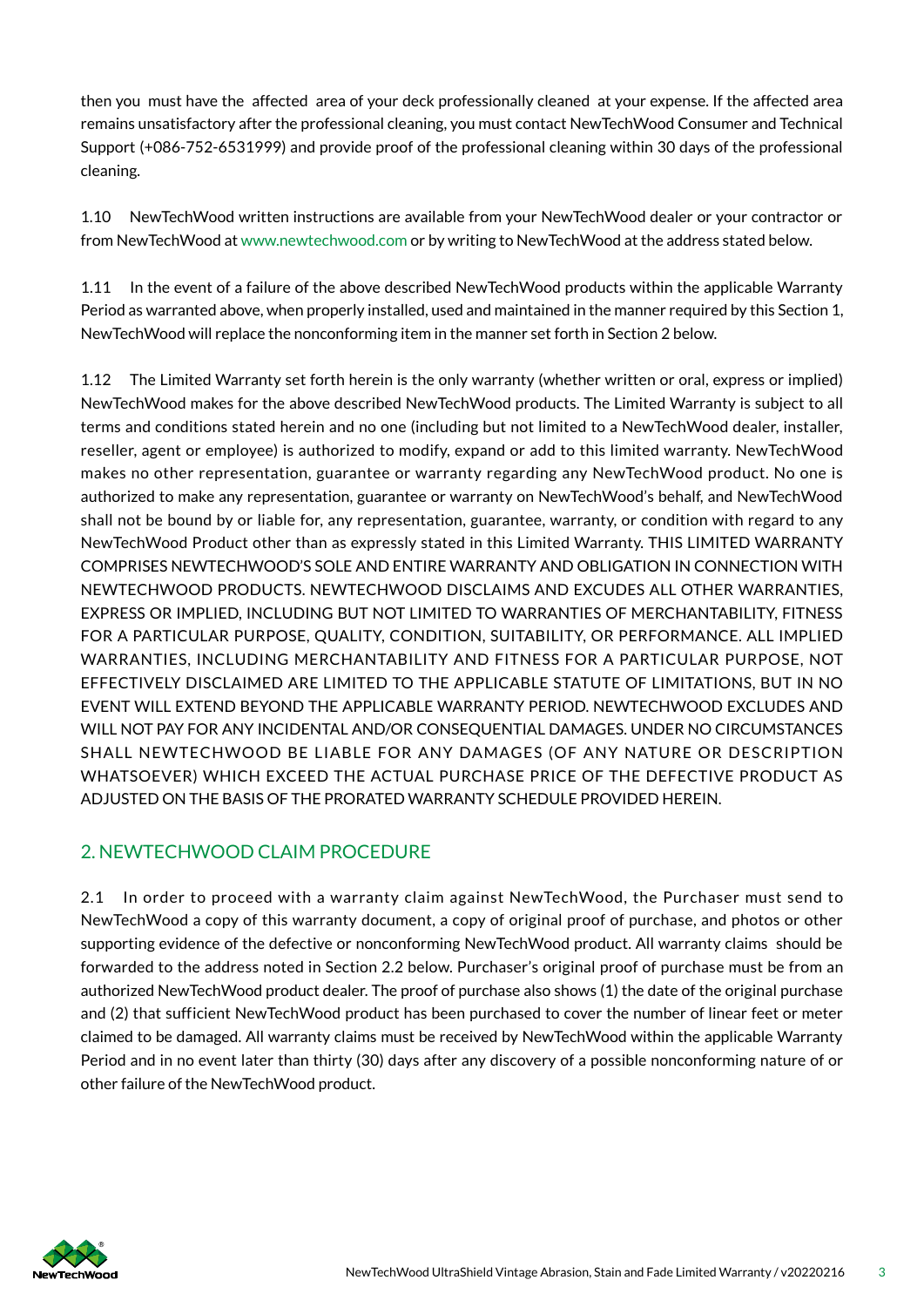2.2 All warranty claims should be sent as follows: NEWTECHWOOD CORPORATION Claims Department Wutang Section, 12 Tuo, Daling, Huidong, Huizhou, Guangdong, China 516321 Email: inquiry@newtechwood.com

2.3 Upon discovering a possible defect of any NewTechWood product, Purchaser shall, at Purchaser's sole expense, make temporary repairs or cordon off the area in order to fully protect all property and persons that could be affected. Upon the written request of NewTechWood, the Purchaser must allow a NewTechWood representative to enter upon Purchaser's property to inspect the alleged nonconforming product. Purchaser is not authorized to make any permanent repairs or remove any of the NewTechWood products prior to NewTechWood having completed its claim investigation and, should Purchaser violate these requirements, such violations shall serve to invalidate and terminate the Limited Warranty provided by NewTechWood. No NewTechWood products shall be returned to NewTechWood unless directed and authorized by NewTechWood in writing to do so. Any removal or disposal of defective NewTechWood products shall be at Purchaser's sole cost and expense.

### 3. GENERAL CONDITIONS, EXCLUSIONS AND LIMITATIONS

3.1 Purchaser's sole remedy, and NewTechWood's sole liability to Purchaser, for (i) any claim whatsoever relating to the NewTechWood product, (ii) any claims arising out of the marketing, purchase, installation, use, storage, possession or maintenance of NewTechWood products (whether such claim arises in contract, warranty, tort, gross negligence, negligence, strict liability, statutes or regulations, or otherwise) or (iii) any claims that the NewTechWood products failed to perform as warranted above, is and shall be limited to NewTechWood's replacement of the defective NewTechWood product. NewTechWood shall not be responsible for the costs associated with the installation of the replacement NewTechWood product or the disposal of the defective NewTechWood product.

3.2 NewTechWood's obligation to provide replacement product shall only be in an amount equal to the volume (linear feet) of defective material as listed on the Prorated Warranty Schedule contained herein or the number of defective NewTechWood Fasteners. NewTechWood's replacement obligation allows NewTechWood to provide products as close in colour, design and quality to the original installation as reasonably possible, in NewTechWood's discretion and determination. Purchaser acknowledges that NewTechWood does not guarantee an exact match as colours and designs may change. Purchaser agrees to the use of such fasteners as adequate for reinstallation of the furnished board, irrespective of existing method. In NewTechWood's sole and absolute discretion, NewTechWood may, at its option, elect to refund the percentage of the original purchase price listed under Recovery on the Prorated Warranty Schedule in lieu of replacing the defective product.

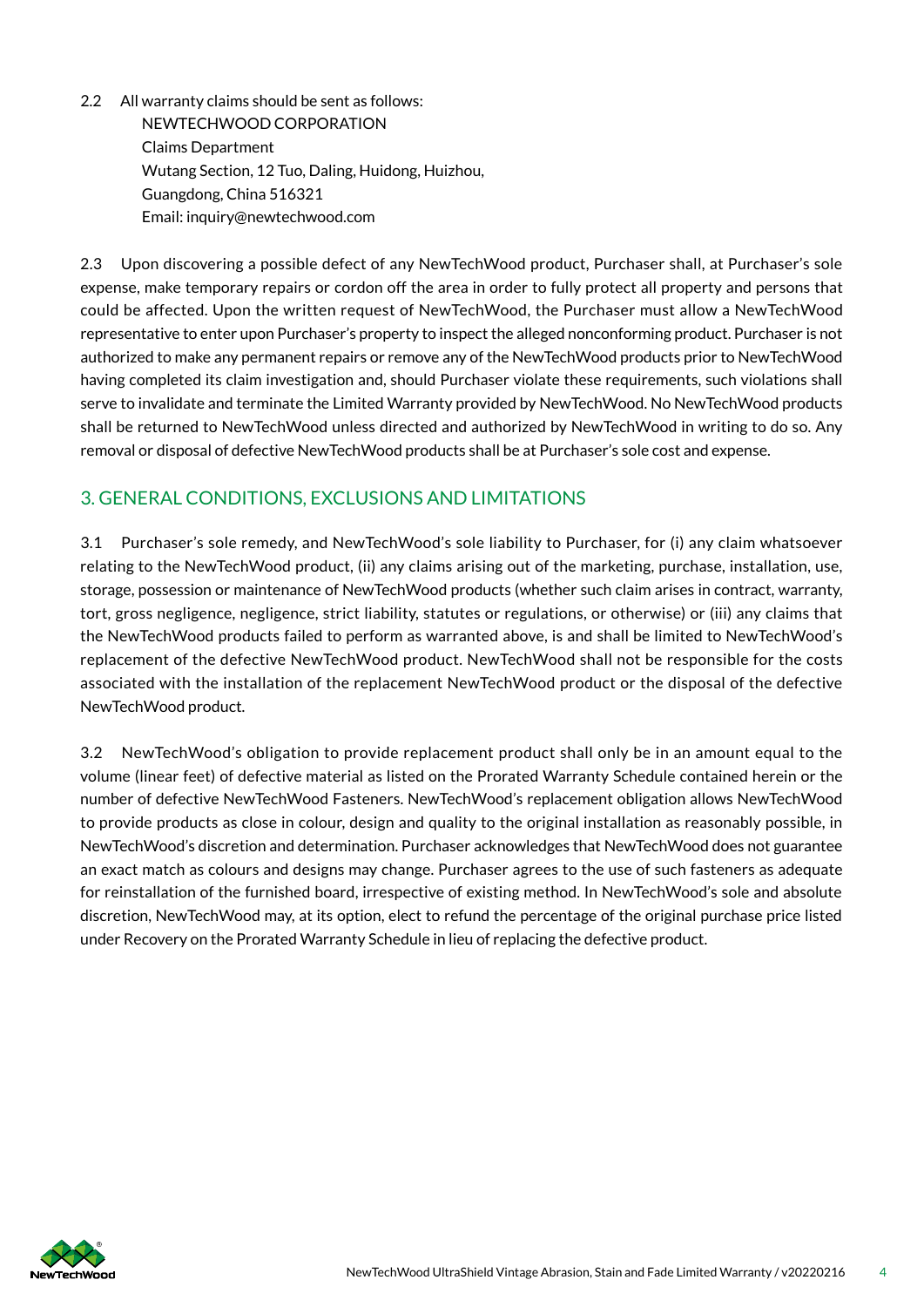| <b>Recovery</b> | <b>15-Yr Residential</b> | 8-Yr Commercial      |
|-----------------|--------------------------|----------------------|
|                 | <b>Year of Claim</b>     | <b>Year of Claim</b> |
| 100%            | 0-7 years                | 0-3 years            |
| 80%             | 8-9 years                | 4 years              |
| 60%             | $10-11$ years            | 5 years              |
| 40%             | $12-13$ years            | 6 years              |
| 20%             | 14 years                 | 7 years              |
| 10%             | 15 years                 | 8 years              |

#### **Prorated Stain and Fade Limited Warranty Schedule**

3.3 Under no circumstances whatsoever shall NewTechWood be liable for any direct, indirect, incidental, special, consequential, punitive, exemplary, statutory, special, or other, damages based upon the NewTechWood products or resulting, directly or indirectly, from any defect in the NewTechWood products, including, but not limited to damage to, diminution in value of and/or loss of use or enjoyment of, any property or part thereof, whether based on contract, tort, strict liability, statute, regulation or otherwise, even if NewTechWood is expressly advised about the possibility of such damages. Some states do not allow the exclusion or limitation of incidental or consequential damages in certain circumstances, so the above limitation may not apply to you.

3.4 The Limited Warranty does not cover and NewTechWood shall not be liable for any of Purchaser's installation, removal or reinstallation costs.

3.5 NewTechWood does not warrant against and is not responsible for, and no express or implied warranty shall be deemed to cover, any condition attributable to, in whole or in part, to: (i) improper installation of NewTechWood products, (ii) failure to abide by NewTechWood's written instructions, (iii) failure to comply with any and all applicable laws or building codes, including but not limited to improper structural support, fastening, ventilation or gapping, (iv) use of NewTechWood products beyond normal use or in an application not recommended or permitted by NewTechWood's written instructions and applicable laws and building codes, (v) movement, distortion, collapse or settling of the ground or the supporting structure upon which NewTechWood Products are installed, (vi) defects in or failure arising from decking structure resulting from water caused by improper installation, workmanship, maintenance or repair, (vii) any Act of God (including, but not limited to, flooding, hurricane, tornado, wind, earthquake, lightning, hail, etc.), (viii) discolouration, fading, spotting or staining from or caused, in whole or in part, by mold, mildew, other fungal growth, organic materials, metallic oxides or particles (including but not limited to rust or corrosion of any fasteners), dirt, other atmospheric or environmental pollutants, foreign substances such as grease or oil, chemicals (including but not limited to those found in cleaners), or normal weathering (defined as natural efflorescence, exposure to sunlight, weather and atmospheric conditions which causes any coloured surface to gradually fade, flake, chalk, or accumulate dirt or stains), (ix) damage resulting from casualty, fire or exposure to heat sources such as cooking devices or retro-reflective surfaces, (x) the application of paints, stains, surface treatments or other chemical substances including but not limited to cleaners or pesticides, (xi) fading, flaking or other deterioration of any paints, stains or other coatings placed on the NewTechWood Products, (xii) climate change, environmental conditions, static electricity or any cause beyond the control of NewTechWood,(xiii) variations or changes in colour of NewTechWood products, (xiv) improper handling, maintenance, storage, abuse or neglect of NewTechWood products by

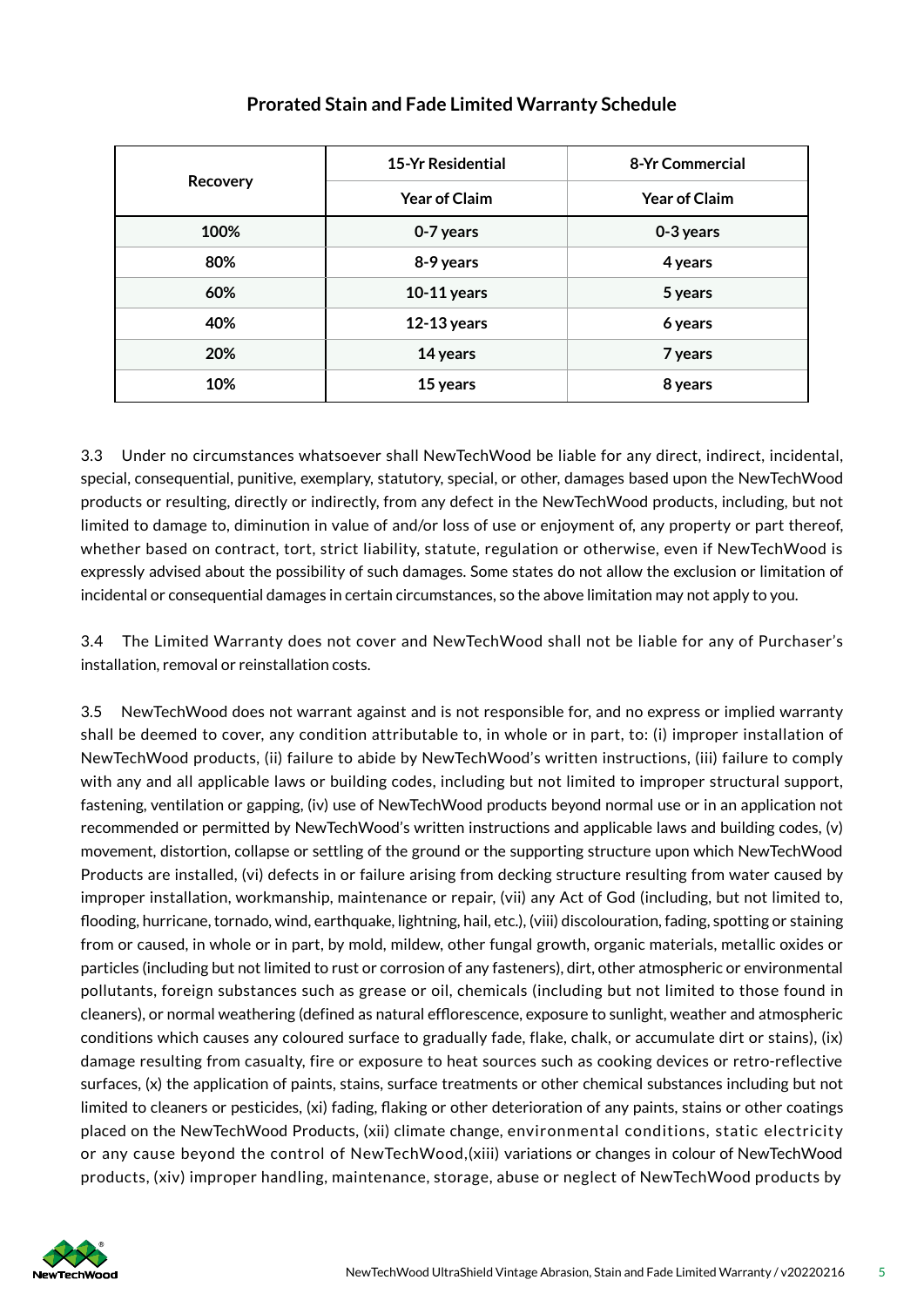Purchaser or any other party, (xv) ordinary wear and tear, (xvi) impact from objects or (xvii) any fasteners not supplied or approved by NewTechWood.

3.6 No warranty is given with respect to any fasteners other than the NewTechWood Fasteners. Other fasteners, whether approved fasteners or otherwise, are subject to only the warranties provided by the manufacturer of the fastener and Purchaser's sole warranty and remedy is with that manufacturer.

3.7 Purchaser and/or Purchaser's contractor or representative is solely responsible for determining the suitability of any NewTechWood products for Purchaser's property and for the installation and use of any NewTechWood products. Purchaser and/or Purchaser's contractor or representative shall be solely responsible for determining whether the NewTechWood product meets the requirements of any applicable building or safety code or similar regulation relating to Purchaser's property. Purchaser acknowledges that NewTechWood does not provide architectural or engineering services. NewTechWood makes no express or implied warranty or representation as to the suitability of the NewTechWood Products for, or actual performance, capabilities or operation of the NewTechWood Products at, Purchaser's property or under the conditions of Purchaser's use.

3.8 All warranties provided by NewTechWood, whether express or implied, and including the Limited Warranty, are void if any one or more of the following applies or occurs: (i) the NewTechWood product is not installed, maintained and/or used strictly in accordance with NewTechWood's written instructions, (ii) the NewTechWood product is not installed in accordance with all applicable laws, codes and regulations; (iii) the intentional or unintentional misuse of the NewTechWood product, whether foreseeable or unforeseeable; (iv) the failure of Purchaser to properly and/or timely maintain or repair the NewTechWood product; (v) the failure by Purchaser to provide timely notice to NewTechWood of any failure or defect of the NewTechWood product; or (vi) use of fasteners other than the NewTechWood branded fasteners or approved hidden fasteners listed on www. newtechwood.com to the extent that the NewTechWood product failures resulted from the use of non-approved fasteners.

# 4. BINDING ARBITRATION AND CLASS ACTION WAIVER

4.1 This section applies to any dispute between you and NewTechWood relating to your NewTechWood product which is not resolved as part of the warranty claim process. Purchaser may not proceed with any dispute resolution alternatives until and unless NewTechWood and Purchaser fail to resolve Purchaser's claims during the warranty investigation process. "Dispute" will be given the broadest possible meaning allowable under law.

4.2 In the event of an unresolved warranty claim, Purchaser must provide written notice to NewTechWood. Such written notice must (i) include a written statement of the facts, (ii) provide the name, address and contact information of the party giving it and (iii) the relief requested. You must send any Notice of Dispute by registered mail to NEWTECHWOOD CORPORATION, Claims Department, Wutang Section, 12 Tuo, Daling, Huidong, Huizhou, Guangdong, China, Zip Code: 516321, Email: inquiry@newtechwood.com. Purchase and NewTechWood agree to attempt resolution of such dispute through informal negotiation within 60 days from the date the Notice of Dispute is sent. After 60 days, Purchaser is authorized to commence arbitration.

4.3 BINDING ARBITRATION. IF YOU AND NEWTECHWOOD DO NOT RESOLVE ANY DISPUTE BY INFORMAL NEGOTIATION ANY EFFORT TO RESOLVE THE DISPUTE WILL BE CONDUCTED EXCLUSIVELY BY BINDING ARBITRATION. YOU ARE GIVING UP THE RIGHT TO LITIGATE (OR PARTICIPATE IN AS A PARTY OR CLASS MEMBER) ALL DISPUTES IN COURT BEFORE A JUDGE OR JURY. Instead, all disputes will be resolved before a panel of three neutral arbitrators, whose decision will be final and binding. Any court